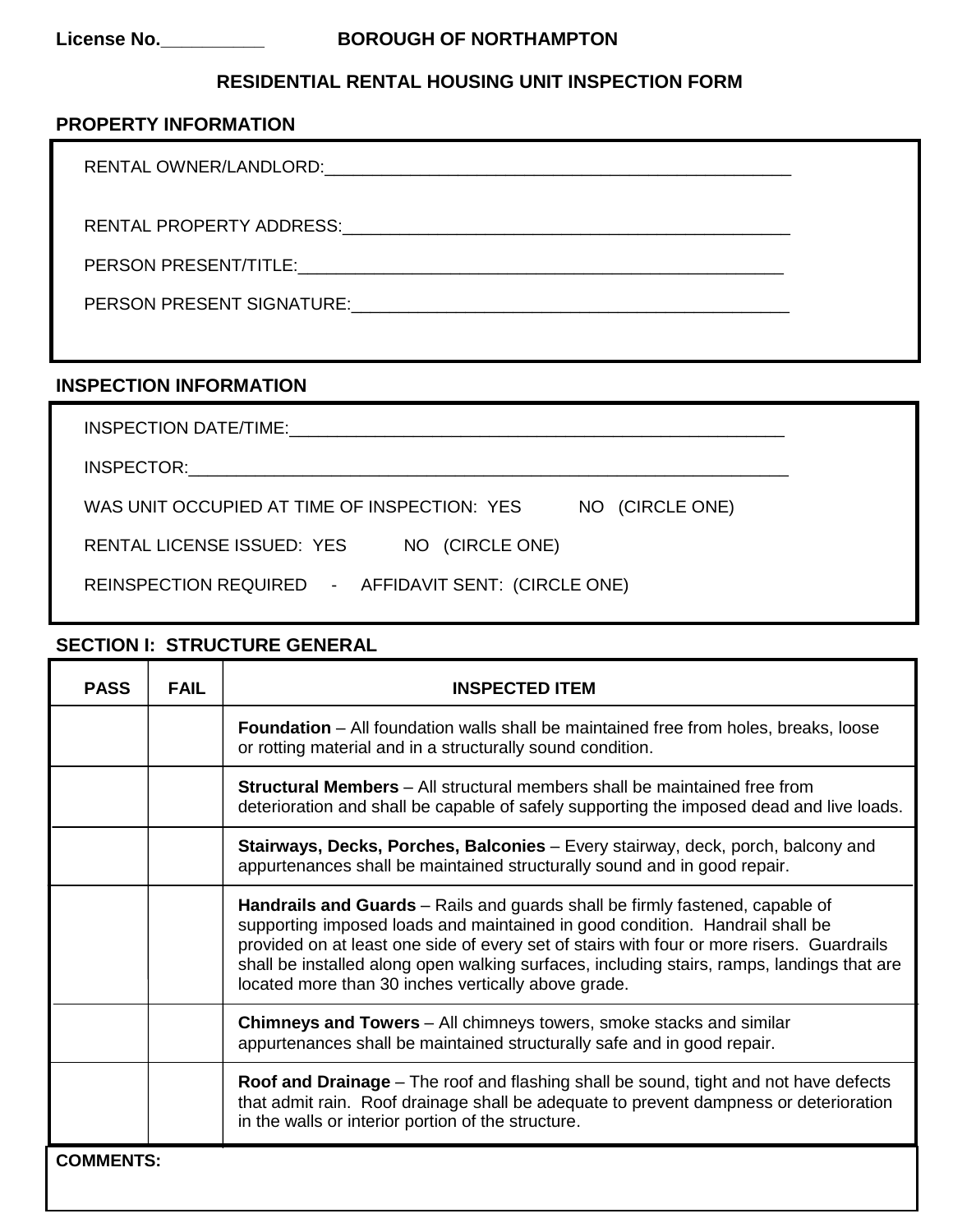## **SECTION II: BUILDING ENVELOPE, WINDOWS, DOORS**

| <b>PASS</b>      | <b>FAIL</b> | <b>INSPECTED ITEM</b>                                                                                                                                                                                                                                                                                                       |
|------------------|-------------|-----------------------------------------------------------------------------------------------------------------------------------------------------------------------------------------------------------------------------------------------------------------------------------------------------------------------------|
|                  |             | <b>Exterior Walls</b> – Exterior walls shall be maintained free from holes, breaks, loose or<br>rotting material and maintained weatherproofed.                                                                                                                                                                             |
|                  |             | <b>Windows</b> – Every window other than a fixed window shall be easily opened and<br>capable of being held in the open position by the window hardware. All glazing<br>materials shall be maintained free from cracks and holes and weather tight.                                                                         |
|                  |             | <b>Doors</b> – Access doors leading into a dwelling, rooming or housekeeping unit shall be<br>equipped with operable locking mechanism(s) - knob and/or deadbolt. All exterior<br>doors and hardware shall be maintained in operating condition and weather tight.<br>Locks at all entrances shall tightly secure the door. |
|                  |             | <b>Basement Hatchways</b> – Basement hatchways shall be maintained to prevent the<br>entrance of rodents, rain and surface drainage water.                                                                                                                                                                                  |
|                  |             | <b>Emergency Egress</b> – Every habitable space shall have at least one opening/window or<br>door of approved size facing directly to the outdoors or court without need for keys or<br>tools.                                                                                                                              |
| <b>COMMENTS:</b> |             |                                                                                                                                                                                                                                                                                                                             |

# **SECTION III: LIGHT, VENTILATION AND OCCUPANCY LIMITATIONS**

| <b>PASS</b>      | <b>FAIL</b> | <b>INSPECTED ITEM</b>                                                                                                                                                                                                                                                                                                                                                                                        |
|------------------|-------------|--------------------------------------------------------------------------------------------------------------------------------------------------------------------------------------------------------------------------------------------------------------------------------------------------------------------------------------------------------------------------------------------------------------|
|                  |             | Windows - Every habitable space shall have at least one operable window.<br>Bathrooms/toilet rooms shall have a window or mechanical ventilation system vented to<br>the outdoors. Windows within six (6) feet of ground level shall be equipped with window<br>locking devices.                                                                                                                             |
|                  |             | Lighting – Every common hall and stairway shall be lighted at all times with a minimum<br>800 lumens (60 watt equivalent) for each 200 square feet of floor area and spaced no<br>greater than 30 feet apart. All other spaces within the dwelling shall be provided with<br>artificial or natural light sufficient to permit the maintenance of sanitary conditions and<br>the safe occupancy of the space. |
|                  |             | Minimum Area Requirements - Dwellings shall not be occupied by more occupants<br>than permitted by the minimum area requirements in the table attached.                                                                                                                                                                                                                                                      |
|                  |             | <b>Prohibited Occupancy</b> – Kitchens, non-habitable spaces and interior public areas<br>shall not be occupied for sleeping purposes.                                                                                                                                                                                                                                                                       |
|                  |             | <b>Egress from Sleeping Rooms</b> – Sleeping rooms shall not constitute the only means of<br>access or egress to and from other sleeping rooms.                                                                                                                                                                                                                                                              |
| <b>COMMENTS:</b> |             |                                                                                                                                                                                                                                                                                                                                                                                                              |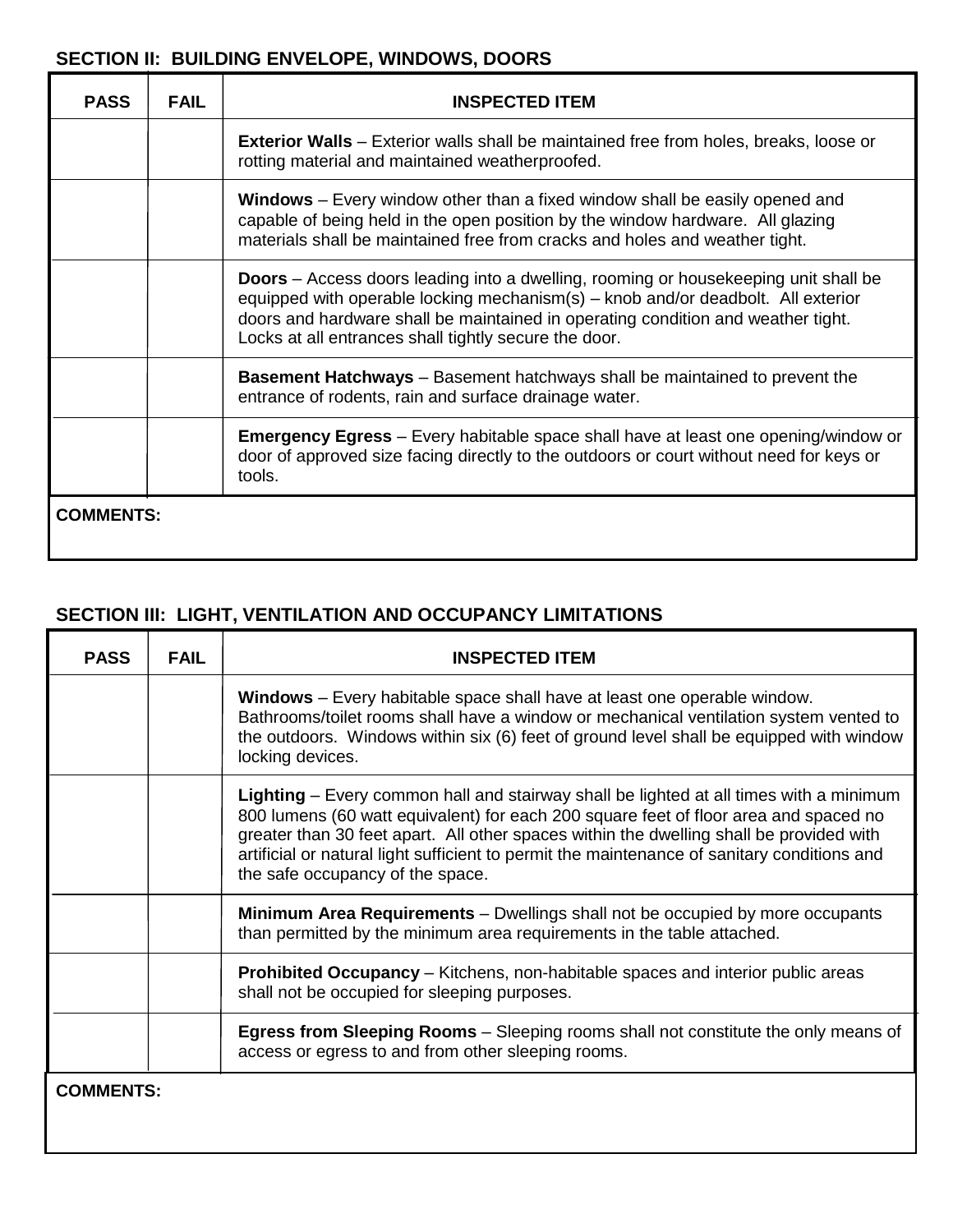#### **SECTION IV: PLUMBING FACILITIES AND FIXTURE REQUIREMENTS** Τ

| <b>PASS</b> | <b>FAIL</b>      | <b>INSPECTED ITEM</b>                                                                                                                                                                                                                                                                                                                                                                                                                                                       |  |
|-------------|------------------|-----------------------------------------------------------------------------------------------------------------------------------------------------------------------------------------------------------------------------------------------------------------------------------------------------------------------------------------------------------------------------------------------------------------------------------------------------------------------------|--|
|             |                  | General - All plumbing fixtures shall be properly installed and maintained in working<br>order and shall be kept free of obstructions, leaks, defects and be capable of<br>performing the function as intended. Kitchen sinks, lavatories, laundry facilities,<br>bathtubs, and showers shall be supplied with hot and cold running water.                                                                                                                                  |  |
|             |                  | <b>Plumbing Fixtures</b> – Every dwelling unit shall contain its own bathtub/shower, lavatory,<br>water closet and kitchen sink. Kitchen sink cannot be used as a substitute for a<br>lavatory.                                                                                                                                                                                                                                                                             |  |
|             |                  | <b>Supply</b> – Shall be installed and maintained to provide adequate volume and pressure.                                                                                                                                                                                                                                                                                                                                                                                  |  |
|             |                  | Water Heaters – A water heater shall be provided, properly installed, maintained, and<br>capable of providing an adequate amount of water to be drawn at every required fixture<br>at a temperature of not less than 110 degrees F. Gas water heaters not allowed in any<br>occupied room normally kept unless adequate air is required. An approved<br>combination temperature and pressure relief valve and relief valve discharge pipe<br>required on all water heaters. |  |
|             |                  | <b>Sanitary Drainage</b> – All plumbing fixtures shall be properly connected to the Borough<br>Sanitary Sewer System or to an approved private sewage disposal system.                                                                                                                                                                                                                                                                                                      |  |
|             |                  | <b>Maintenance</b> – Plumbing stack, vent waste/sewer line shall function free of obstruction.                                                                                                                                                                                                                                                                                                                                                                              |  |
|             | <b>COMMENTS:</b> |                                                                                                                                                                                                                                                                                                                                                                                                                                                                             |  |

# **SECTION V: MECHANICAL**

Т

| <b>PASS</b>      | <b>FAIL</b> | <b>INSPECTED ITEM</b>                                                                                                                                                                                                                                                                                                                                                                      |
|------------------|-------------|--------------------------------------------------------------------------------------------------------------------------------------------------------------------------------------------------------------------------------------------------------------------------------------------------------------------------------------------------------------------------------------------|
|                  |             | <b>Heating Facilities</b> – Heating facilities shall be provided by every owner/operator of any<br>building who rents, leases or lets one or more dwelling unit. The heating facilities<br>shall be maintained in safe and functional condition and capable of maintaining a<br>minimum temperature of 68 degrees F in all habitable rooms during the heating season<br>(October - April). |
|                  |             | <b>Mechanical Equipment</b> – All mechanical (cooking and heating) equipment, fireplaces,<br>solid fuel burning appliances shall be properly installed and maintained in safe working<br>condition, and shall be capable of performing the intended function.                                                                                                                              |
|                  |             | Flues - All fuel burning equipment shall be connected to an approved chimney or vent<br>unless otherwise listed and labeled for non-vented operation.                                                                                                                                                                                                                                      |
|                  |             | <b>Clearance to Combustibles</b> - All required clearances to combustibles shall be<br>maintained.                                                                                                                                                                                                                                                                                         |
|                  |             | <b>Combustion Air</b> $- A$ supply of air for complete combustion of the fuel and for<br>ventilation of the space shall be provided for the fuel burning equipment.                                                                                                                                                                                                                        |
| <b>COMMENTS:</b> |             |                                                                                                                                                                                                                                                                                                                                                                                            |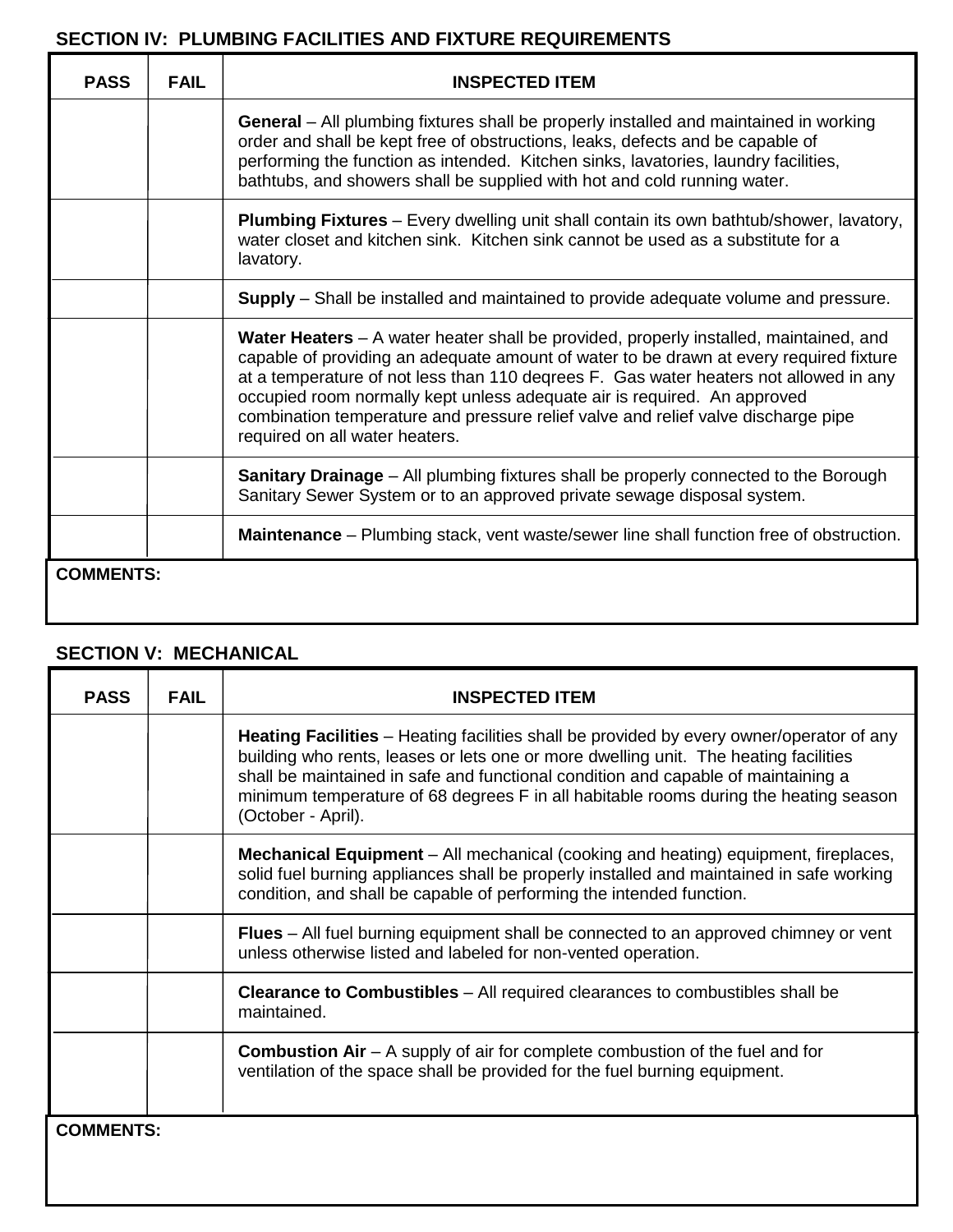# **SECTION VI: ELECTRICAL FACILITIES**

| <b>PASS</b>      | <b>FAIL</b> | <b>INSPECTED ITEM</b>                                                                                                                                                                                                                                                             |
|------------------|-------------|-----------------------------------------------------------------------------------------------------------------------------------------------------------------------------------------------------------------------------------------------------------------------------------|
|                  |             | <b>Service</b> – Every dwelling shall be served by a main service of not less than 60 amps,<br>three (3) wire 120/240 volt single phase.                                                                                                                                          |
|                  |             | <b>Installation</b> – All electrical equipment, wiring, and appliances shall be installed and<br>maintained in a safe and approved manner.                                                                                                                                        |
|                  |             | <b>Lighting Fixtures</b> – Every public hall, interior stairway, water closet compartment,<br>bathroom, laundry room and furnace shall contain a least one electric light fixture.                                                                                                |
|                  |             | <b>Receptacles</b> – Every habitable space in a dwelling unit shall contain at least two<br>separate and remote receptacle outlets. Every bathroom shall contain at least one<br>receptacle. Newly installed receptacles shall comply with the International Residential<br>Code. |
| <b>COMMENTS:</b> |             |                                                                                                                                                                                                                                                                                   |

# **SECTION VII: FIRE SAFETY/GENERAL/EGRESS**

| <b>PASS</b>      | <b>FAIL</b> | <b>INSPECTED ITEM</b>                                                                                                                                                                                                                                                                                                                                                                                                                                                                                                                                                                                                 |
|------------------|-------------|-----------------------------------------------------------------------------------------------------------------------------------------------------------------------------------------------------------------------------------------------------------------------------------------------------------------------------------------------------------------------------------------------------------------------------------------------------------------------------------------------------------------------------------------------------------------------------------------------------------------------|
|                  |             | <b>General</b> – A safe, continuous unobstructed means of egress shall be provided from the<br>interior of a structure to the public way. Accumulations of rubbish, garbage, or other<br>materials or furniture shall not be stored or allowed to accumulate in stairways,<br>passageways, doors, windows fire escapes or other means of egress.                                                                                                                                                                                                                                                                      |
|                  |             | <b>Exit Arrangement</b> – Exits from dwelling units, rooming units, guestrooms, etc., shall<br>not lead through other such units or through bedrooms, toilet rooms or bathrooms.                                                                                                                                                                                                                                                                                                                                                                                                                                      |
|                  |             | <b>Locked Doors</b> - All means of egress doors shall be readily opened from the side<br>from which egress is to be made without the need for keys, special knowledge or effort.                                                                                                                                                                                                                                                                                                                                                                                                                                      |
|                  |             | Fire Protection Systems - Fire protection systems (fire sprinklers, fire alarms, fire<br>extinguishers) to detect a fire, actuate an alarm, suppress or control a fire shall be<br>properly maintained and tested in accordance with the applicable NFPA standard.                                                                                                                                                                                                                                                                                                                                                    |
|                  |             | <b>Smoke Detectors/Alarms</b> – Single station smoke alarms shall receive power from<br>building's wiring and/or battery backup. Existing hardwired multiple station smoke<br>detectors shall be maintained in good repair and functional condition. Where smoke<br>detectors are not installed, a minimum of one single station or multiple station smoke<br>detector shall be installed in each guestroom, suite or sleeping area. In dwelling units,<br>smoke detectors shall be installed on ceiling/wall outside every bedroom or sleeping<br>room and on every story of the dwelling unit, including basements. |
|                  |             | House Numbers - All buildings and dwellings shall be clearly marked and identified<br>with house numbers in accordance with Borough and 911 Ordinances.                                                                                                                                                                                                                                                                                                                                                                                                                                                               |
|                  |             | Rapid Entry Systems - All buildings and dwellings as required by §186-2.                                                                                                                                                                                                                                                                                                                                                                                                                                                                                                                                              |
| <b>COMMENTS:</b> |             |                                                                                                                                                                                                                                                                                                                                                                                                                                                                                                                                                                                                                       |